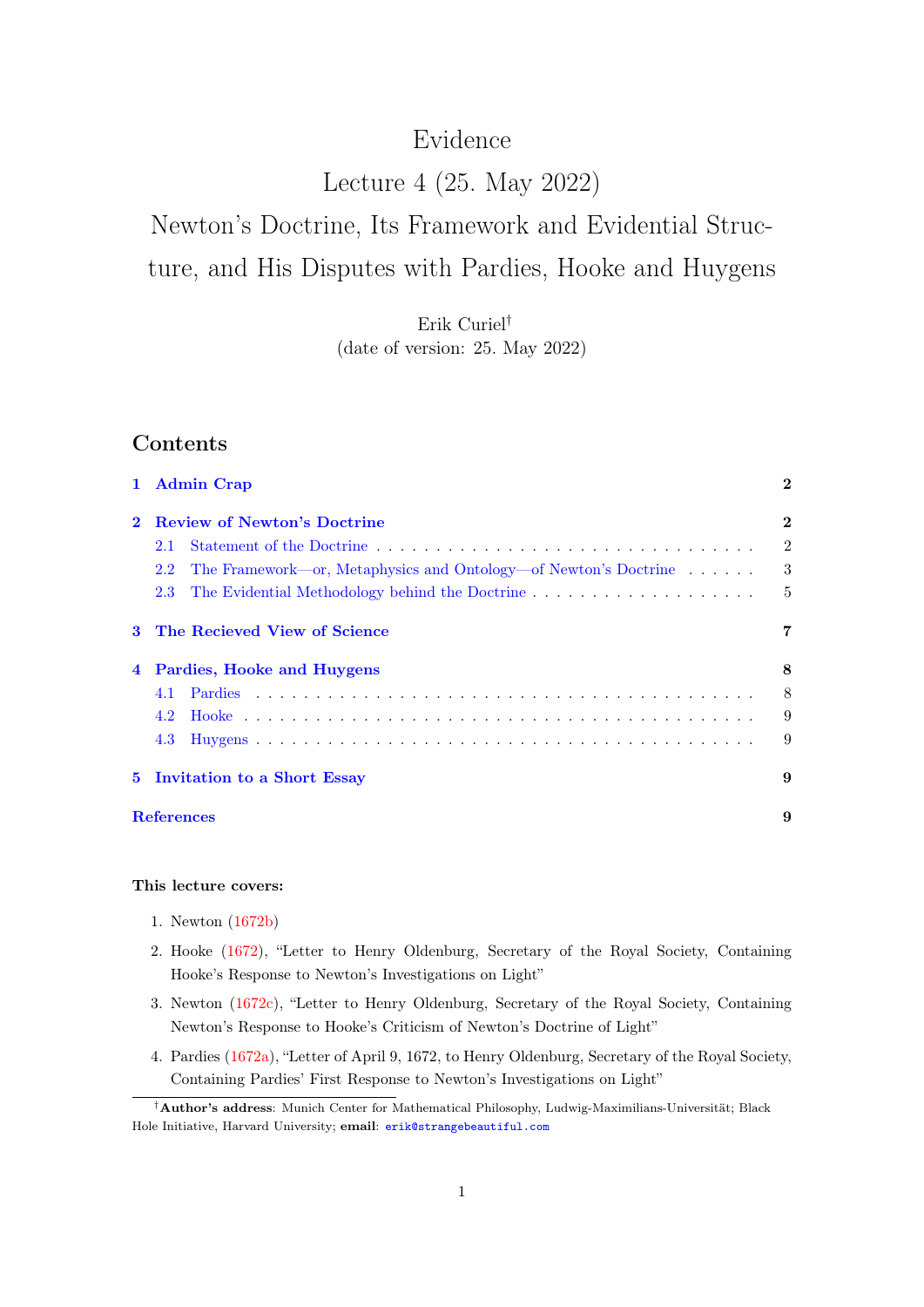- 5. Newton [\(1672a\)](#page-9-4), "Letter of April 13, 1672, to Henry Oldenburg, Secretary of the Royal Society, Containing Newton's Response to Pardies' First Criticism of Newton's Doctrine of Light"
- 6. Pardies [\(1672b\)](#page-9-5), "Letter of May 21, 1672, to Henry Oldenburg, Secretary of the Royal Society, Containing Pardies' Second Response to Newton's Investigations on Light"
- 7. Newton [\(1672d\)](#page-9-6), "Letter to Henry Oldenburg, Secretary of the Royal Society, Containing Newton's Response to Pardies' Second Criticism of Newton's Doctrine of Light"
- 8. Huygens [\(1673a\)](#page-9-7), "Letter to Henry Oldenburg, Secretary of the Royal Society, Containing Huygens' First Response to Newton's Investigations on Light"
- 9. Newton [\(1673a\)](#page-9-8), "Letter of April 3, 1673, to Henry Oldenburg, Secretary of the Royal Society, Containing Newton's Response to Huygens' First Criticism of Newton's Doctrine of Light"
- 10. Huygens [\(1673b\)](#page-9-9), "Letter to Henry Oldenburg, Secretary of the Royal Society, Containing Huygens' Second Response to Newton's Investigations on Light"
- 11. Newton [\(1673b\)](#page-9-10), "Letter to Henry Oldenburg, Secretary of the Royal Society, Containing Newton's Response to Huygens' Second Criticism of Newton's Doctrine of Light"

## <span id="page-1-0"></span>1 Admin Crap

- 1. REMEMBER TO RECORD THE LECTURE!
- 2. postponement of make-up lecture
- 3. my travel, some upcoming lectures will be by zoom
- 4. I still need to update the schedule of lectures and readings to reflect delay caused by the missed lecture
- 5. remind: invitation to short essay

## <span id="page-1-1"></span>2 Review of Newton's Doctrine

#### <span id="page-1-2"></span>2.1 Statement of the Doctrine

Newton demonstrated unequivocally:

- 1. that sunlight consists of an innumerable number of simple light rays differing from each other in their refrangibility relative to a given medium of propagation [positive quantitative existential indicative claim about the present state of the world and positive quantitative modal claim about a general phenomenon in the world];
- 2. that the refrangibility associated with a particular simple ray for a given medium of propagation is a primitive property of that ray in the sense that no manipulation of the ray Newton could contrive would change it [positive quantitative existential indicative claim about the present state of the world and positive quantitative modal claim about a general phenomenon in the world];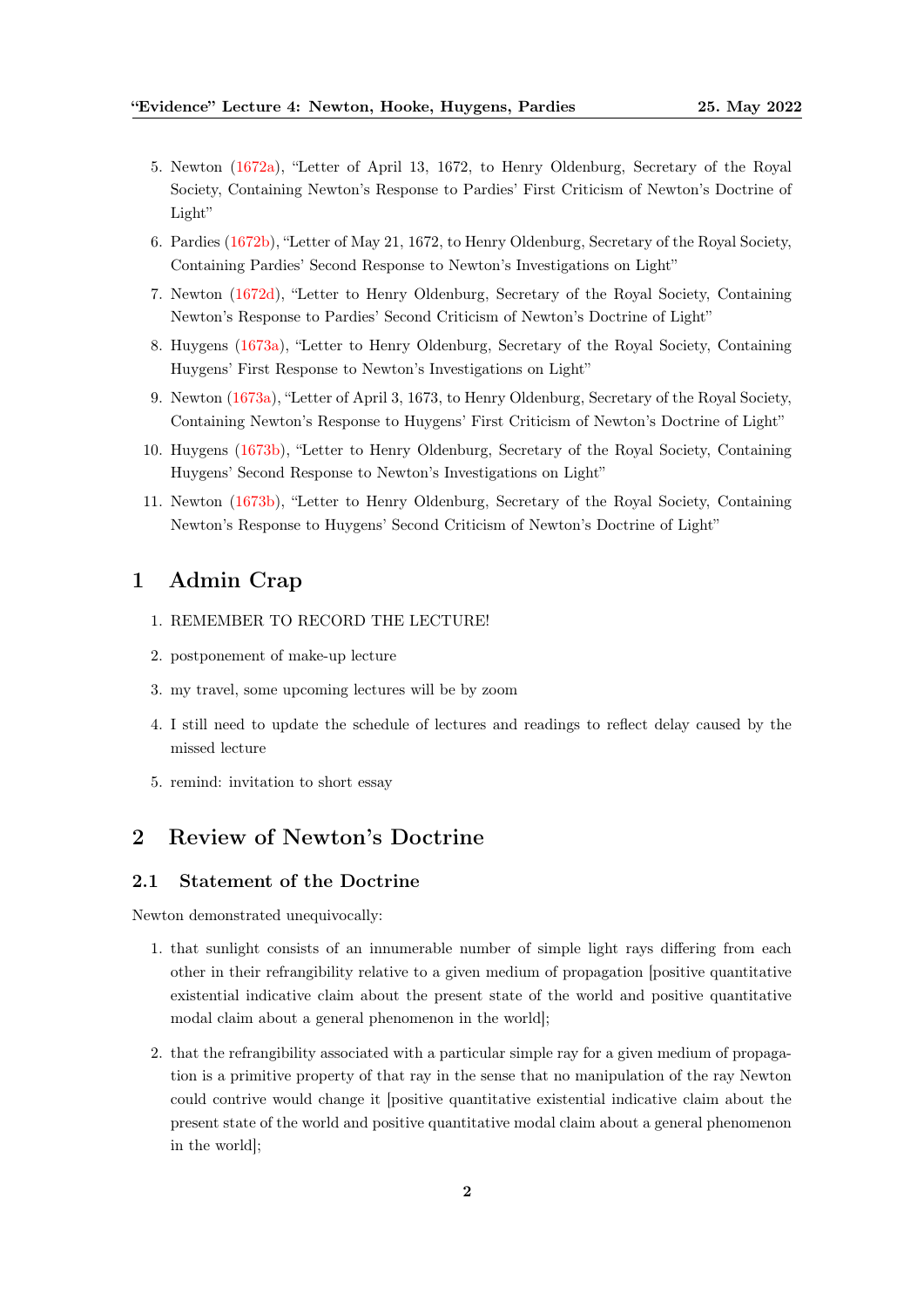- 3. that when a simple ray exhibits a particular refrangibility, it also always exhibits a particular correlated colorific character, viz., the appearance to a normal observer under normal conditions of a particular color when the simple ray falls on a white surface, always the same color for a given refrangibility [positive qualitative existential indicative claim about the present state of the world and positive qualitative modal claim about a general phenomenon in the world];
- 4. that light from all sources he could find to experiment on has the property of being composed of simple rays of fixed refrangibility, if it is not itself in the first place such a simple ray [positive qualitative existential indicative claim about the present state of the world];
- 5. that simple, homogeneal rays manifest a local quasi-additive structure in their colorific properties: the composition of two rays close in color (as determined by relative position in the spectrum) tends to produce a complex ray whose color is intermediate between the two [positive quasi-quantitative existential indicative claim about the present state of the world and positive qualitative modal claim about a general phenomenon in the world]

## <span id="page-2-0"></span>2.2 The Framework—or, Metaphysics and Ontology—of Newton's Doctrine

In this context, by 'framework' I mean (at a minimum) a system of:

- 1. terms;
- 2. propositions formed from the terms making claims about (inter alia) the physical world;
- 3. mathematical structures;
- 4. various means of interpreting the terms and propositions as being (in part) about experiments, including at least rules of evidence (what one can have evidence for, what can act as evidence, how it can act as evidence);
- 5. various means of interpreting the mathematical structures using the terms and propositions and their relations to experiments;
- 6. all such that one can use the machinery:
	- a. to produce descriptions of and predictions about actual physical systems;
	- b. to produce characterizations of families of relevantly related systems ("natural kinds");
	- c. to characterize the modality structure (possibility and necessity) of the systems (individuals and natural kinds), their properties and their behaviors, treated by the framework

Some of the most important terms and propositions of Newton's framework:

original and connate property a property of a kind of physical system that cannot be altered by any known or achievable manipulation of or intervention on it, nor by any interaction it may have with any other kind of system (as used, e.g., at Newton  $1672b$ , p. 53), given the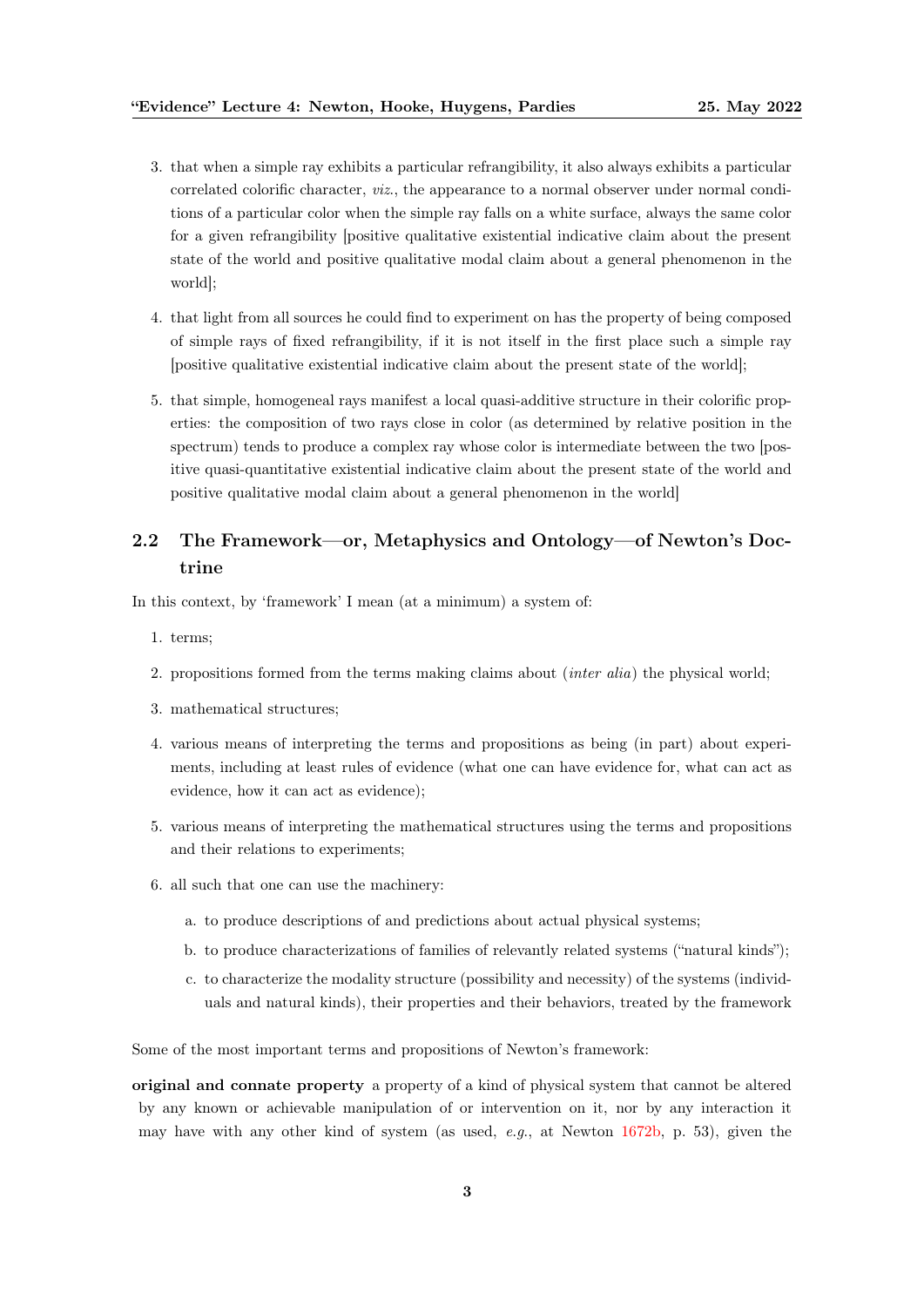time's epistemic state and state of methodological and technological prowess; such properties are definitive of the kind or species of system (Curiel [2017\)](#page-8-4); see Rule III of Newton's "Rules of Reasoning in Philosophy" (Newton [1726a,](#page-9-11) Bk. III, pp. 398–399); it seems clear that Newton's contemporaries did not understand his usage

ray (of light) the smallest "part" of a given body of light that can be isolated and observed, propagating along a straight line, independent of all other parts of the light; in experimental investigations, what counts as "smallest" may depend on factors such as the acuity of the instruments and the precision allowed by their use; in theoretical investigations, "smallest" may be taken in something like a mereological sense, indicating that any given body of light is to be conceived of as composed of rays aggregated and mixed with each other, unless the body is itself a single ray; when the ray is simple  $(q, v)$ , then one may think of it as something like the fundamental "ontological unit" of all forms of light

refrangibility the disposition of a ray of light to refract

simple ray a ray  $(a, v)$  having a fixed refrangibility (and so a fixed colorificity), thus being an original and connate property  $(q, v)$  of the ray

qualification of light a change made by an external agency to the constitution or dynamical behavior or properties of whatever constitutes light (as used, e.g., at Newton [1672b,](#page-9-0) p. 53); it was universally held at the time that white light (canonically, sun light) is the "natural state" of light, and that different colors are produced by disturbances ("qualifications") of some kind to white light

Perhaps the most important feature of the framework is what we may call its schematic character:

- 1. it is formulated entirely in terms whose meaning can be given by bringing the terms into appropriate relation to observable and manipulable properties and behaviors of light
- 2.  $N.b.$ : this is *not* a crude empiricism or verificationism, for no demand is made that the observability and manipulability exhaust the meanings
- 3. in particular, it is formulated in a way independent of any "hypotheses" or "conjectures" concerning the fine details of the mechanical or other constitution of light (e.g., whether light is "really" a wave or a particle), what one may perhaps call "models" of the framework (in something akin to the sense of Tarskian referential semantics or model theory)<sup>[1](#page-3-0)</sup>

<span id="page-3-0"></span><sup>1.</sup> See the most illuminating remarks of Stein [\(1989,](#page-10-0) pp. 58–59):

Now light, as we have come to understand it, whether we "represent" it by means of the classical wave theory of Fresnel, the electromagnetic theory of Maxwell, or (now most fundamentally) by the quantum theory of the electro magnetic field, does not have "parts" that are propagated along definite trajectories. One cannot say, of the light that reaches a certain point  $P$  at a certain time  $t$ , that at an earlier time  $t'$  this same bit of light was at a point  $Q$ ; the notion of *identity of localized parts through* time is simply inapplicable at all to light.

Therefore, one either has to say that Newton's term 'ray' fails to "refer" or one has to strain to find some way to associate that term with an "entity" of one of the later and deeper theories – at best a pedantic and unrewarding move. On the other hand, it is an essential task of physical understanding, and a most instructive one, to exhibit the formal relations of the Newtonian theory of rays to the later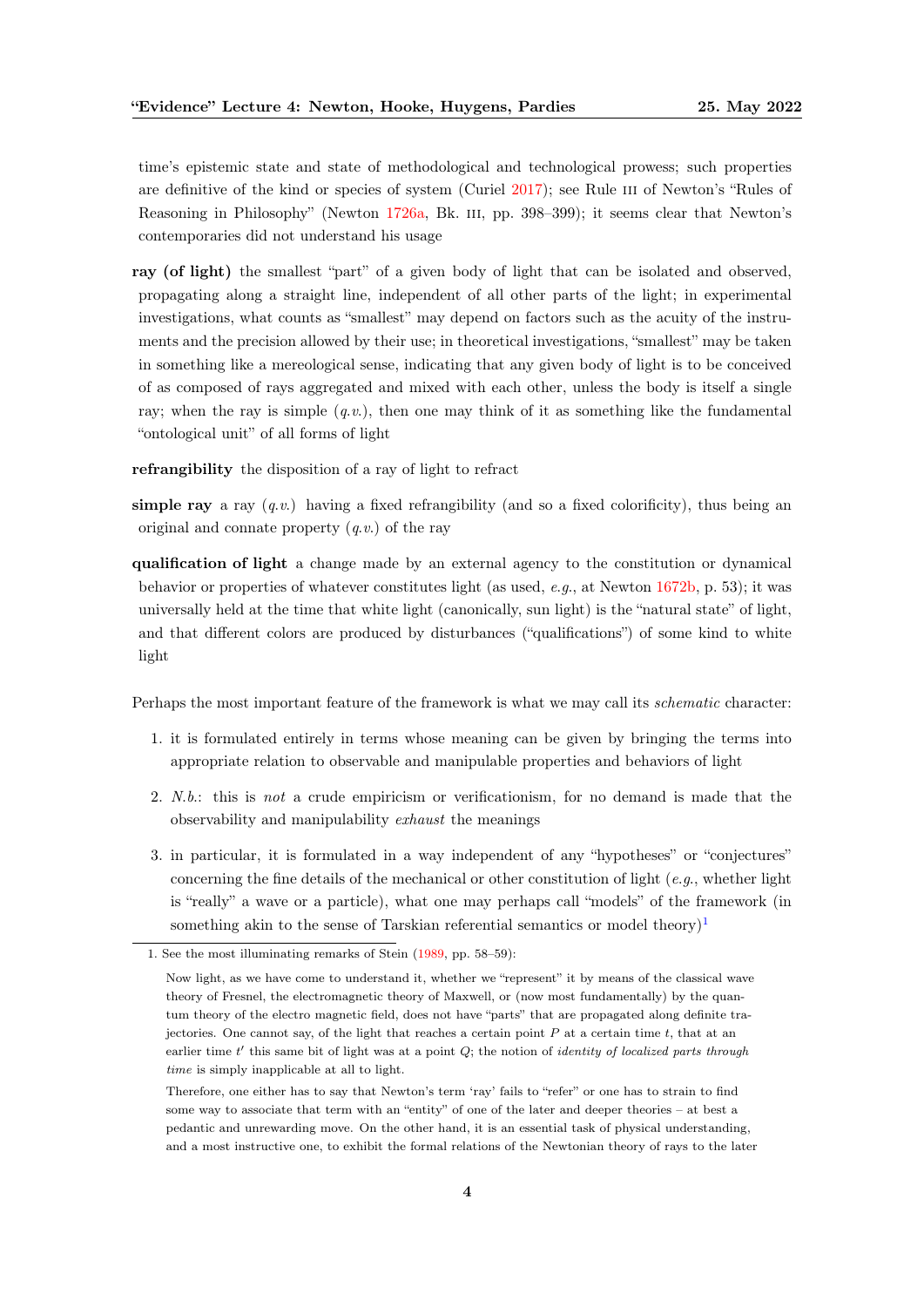- 4. thus, Newton feels he has evidence for such "schematic" claims as "sunlight consists of an innumerable number of simple light rays differing from each other in their refrangibility"
- 5. On p. 57, Newton avers, "I shall not mingle conjectures with certainties." Why does he feel he does not have evidence—at all? or just inadequate?—for what he calls 'conjectures'? In this context, it seems clear that the conjectures are the more specific and concrete "ontological models" of light championed by the Mechanical Philosophers, e.g., that lights is a wave or a particle, and, precisely because the Doctrine is neutral between them, nothing in it can be used as evidence for one over the other (or for any other of its concrete ontological models)
- 6. he articulates this clearly in his reply to Hooke (Newton [1672c,](#page-9-2) pp. 118–119):

Had I intended any such Hypothesis, I should somewhere have explain'd it. But I knew, that the Properties, which I declar'd of Light, were in some measure capable of being explicated not only by that, but by many other Mechanical Hypotheses. And therefore I chose to decline them all, and to speak of Light in general terms, considering it abstractly, as something or other propagated every way in streight [sic] lines from luminous bodies, without determining, what that Thing is; whether a confused Mixture of difform qualities, or Modes of bodies, or of Bodies themselves, or of any Virtues, Powers, or Beings whatsoever.

#### <span id="page-4-0"></span>2.3 The Evidential Methodology behind the Doctrine

As an example of the methodology, what Newton considers evidence and how he builds it up and applies it, let us consider the immutability of the refrangibility of simple rays. Consider the full statement of the evinced claim, the general evidential warrant and Newton's subsequent litany of particular concrete, specific evidential claims supporting the general warrant (pp. 53–54. item 3):

3. The species of colour, and degree of Refrangibility proper to any particular sort of Rays, is not mutable by Refraction, nor by Reflection from natural bodies, nor by any other cause, that I could yet observe. When any one sort of Rays hath been well parted from those of other kinds, it hath afterwards obstinately retained its colour, notwithstanding my utmost endeavours to change it. I have refracted it with Prismes, and reflected it with Bodies, which in Day-light were of other colours; I have intercepted it with the coloured film of Air interceding two compressed plates of glass; transmitted it through coloured Mediums, and through Mediums irradiated with other sorts of Rays, and diversly terminated it; and yet could never produce any new colour out of it. It would by contracting or dilating become more brisk, or faint, and by the loss of many Rays, in some cases vary obscure and dark; but I could never see it changed in specie.

theories. One finds, when one does this, that there are several different structural aspects of the later theory, each of which has a significant bearing upon the success of the notion of a ray in serving to represent the optical phenomena dealt with by Newton. Thus the principle of "cutting at the joints" – a motif in recent realism that I heartily applaud – seems to indicate not using referential semantics as the basis of comparison of theories (at least in the case cited; but I offer it as typical).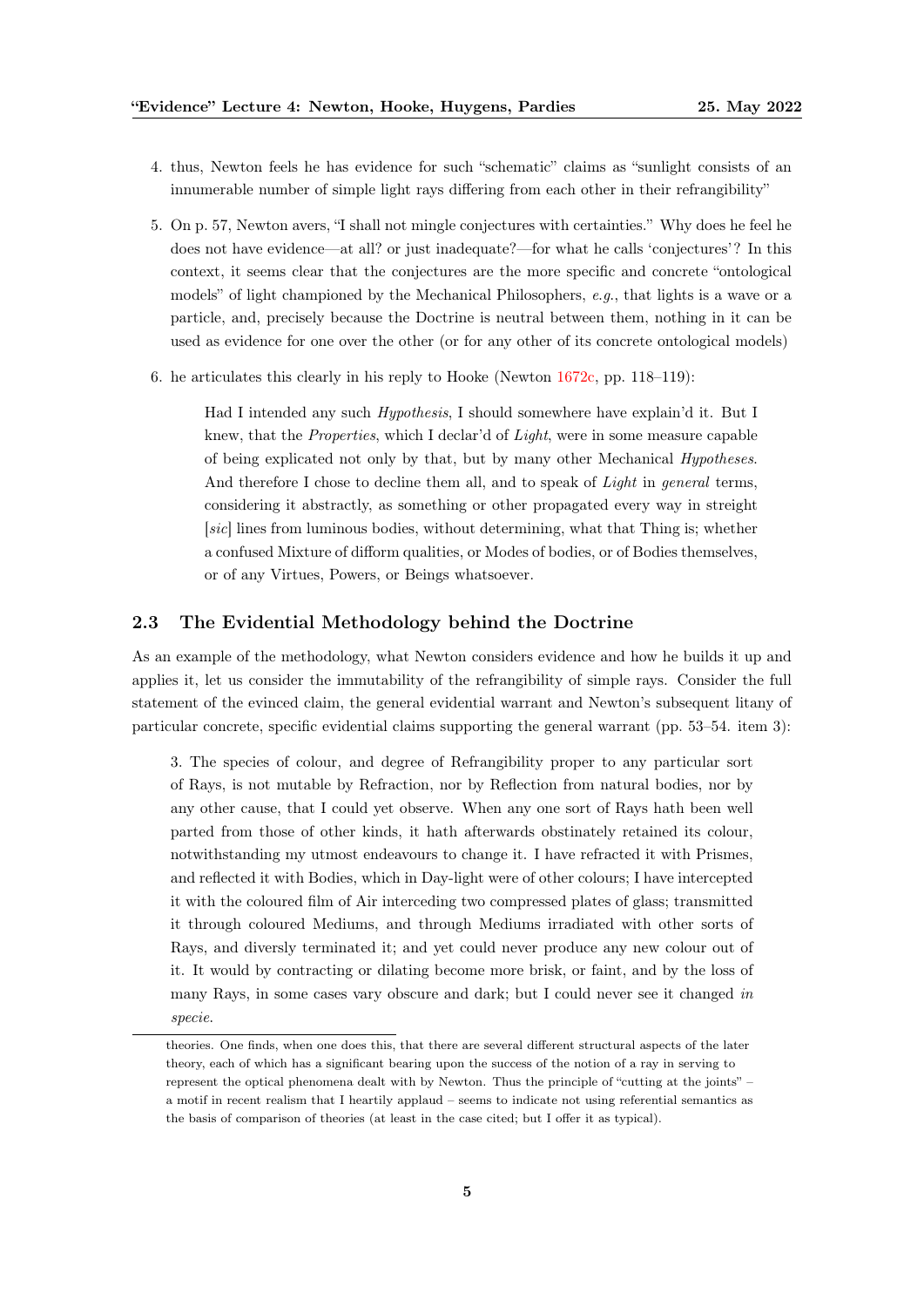Analysis:

- 1. The evinced claim receiving evidential warrant: "The species of colour, and degree of Refrangibility proper to any particular sort of Rays, is not mutable by . . . any . . . cause, that I could yet observe."
- 2. The general evidential claim supporting it: "When any one sort of Rays hath been well parted from those of other kinds, it hath afterwards obstinately retained its colour, notwithstanding my utmost endeavours to change it."
- 3. the particular concrete, specific evidential claims supporting the general evidential claim: he fucked with it in every way he could think of, and nothing he did had any effect on it
- 4. BUT the evinced claim itself is then immediately used as evidence for a more remarkable, abstract, schematic, one might say metaphysical and ontological, claim (which we will call "the second evinced claim", and the former "the first"): it was the immutability of the refrangibility and colorificity that led Newton, warranted by the Third Rule, to think of these rays as the 'simple' components of the more 'complicated' ray of sunlight, and his denomination of the properties of refrangibility and colorificity of a ray "of a particular sort" as "original and connate" properties of those rays—though strictly speaking he explicitly denominates only colorificity so, but the intended extension to refrangibility is, I think, clear, as mandated by the Third Rule<sup>[2](#page-5-0)</sup>
- 5. it is important to note that the first evinced claim can be used as warrant for the second only in conjunction with the (implicit) claim that refrangibility and colorificity are the only two physical properties of light that can be used to differentiate it into species. (Strictly speaking there is also reflectivity, but that is trivial and so we, and Newton, ignore it.)
- 6. What is the nature of this second evinced claim? Interpretive? Architectonic? Ontological? Metaphysical? Epistemic? Methodological?
- 7. In any event, given that it must be presupposed in order even to formulate Newton's Doctrine, and a fortiori apply it in research to produce new possible knowledge claims, can or ought one assign it a different evidential weight from that of the framework as a whole? In what sense is there a circularity here, and, if there is indeed one, is it virtuous or vicious?

<span id="page-5-0"></span>At the end of the day, perhaps the most important lesson is this:

<sup>2.</sup> This is Rule III, along with the first paragraph of the attendant scholium on it (Newton [1726b,](#page-9-12) Bk. III, p. 398–399):

The qualities of bodies, which admit neither intensification nor remission of degree, and which are found to belong to all bodies within the reach of our experiments, are to be esteemed the universal qualities of all bodies whatsoever.

For since the qualities of bodies are only known to us by experiments, we are to hold as universal all such as universally agree with experiments; and such as are not liable to diminution can never be quite taken away. We are certainly not to relinquish the evidence of experiments for the sake of dreams and vain fictions of our own devising; nor are we to recede from the analogy of Nature, which is wont to be simple, and always consonant to itself.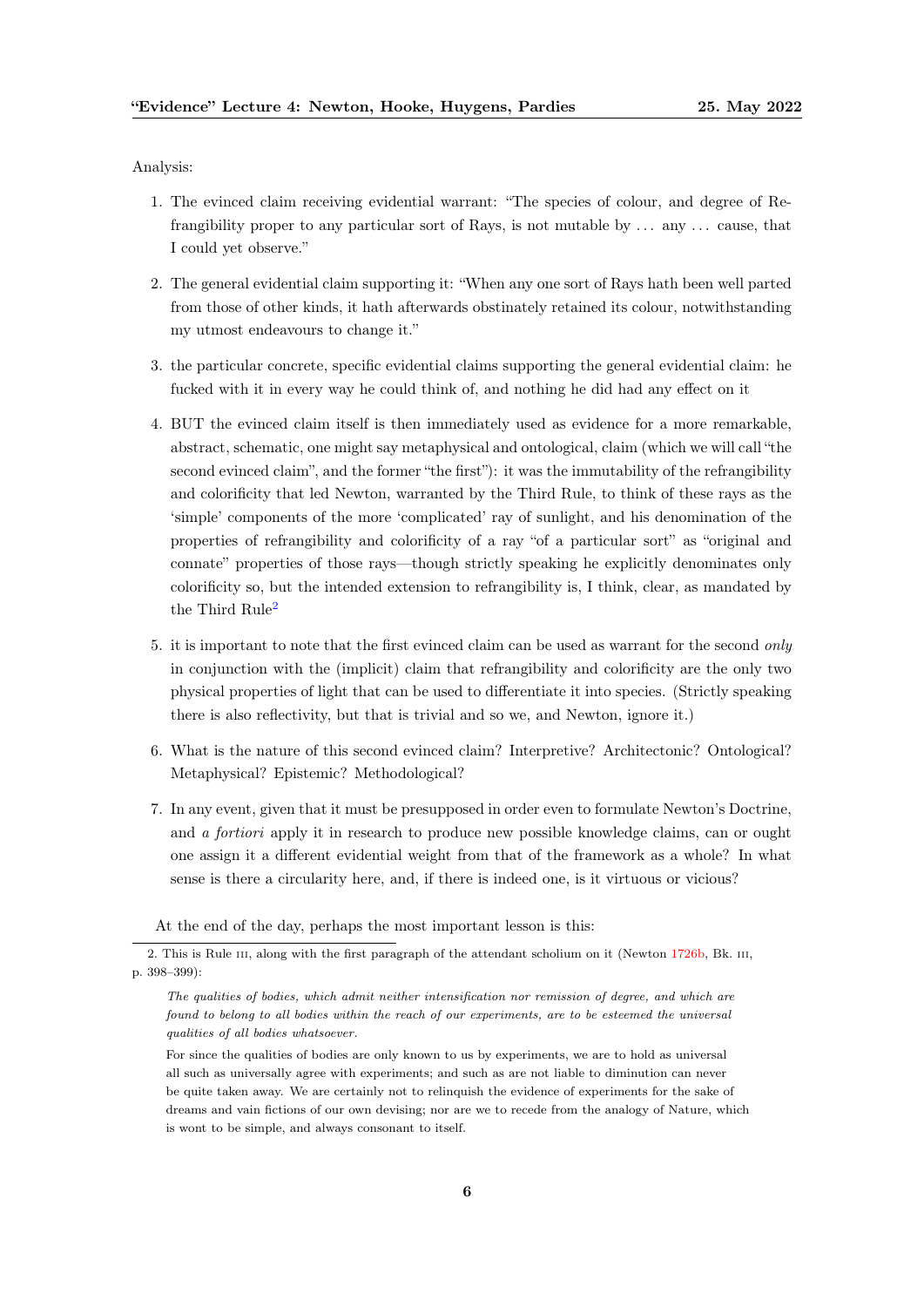sometimes what one can have evidence for depends, in part, on one's metaphysical, epistemological and methodological commitments

## <span id="page-6-0"></span>3 The Recieved View of Science

When science starts to be interpretive It is more unscientific even than mysticism. – D. H. Lawrence "Self-Protection"

Coeval, Near-Universal Attitude toward Scientific investigation: Hypothetic-Deductive (HD) Method in conjunction with adherence to the Mechanical Philosophy as underlying metaphysics is dominant, only game in town really:[3](#page-6-1)

- 1. the "Principles" of all scientific investigations must conform to the Mechanical Philosophy, to wit, that the only way that any physical system can act on any other physical system is by forces of direct and contiguous contact (e.g., impact, percussion, pressure, etc.)
- 2. HD mandates that what it means to give a scientific account of a phenomenon is to pose a detailed hypothesis (or set of them) describing a specific and concrete kind or family of kinds of matter  $(e,q)$ , particles, continuum, plenum) with determinate properties that act on each other in a particular way conforming to the Mechanical Philosophy; and then to deduce from them testable consequences; the conformance of appropriate experimental results with the consequences provides evidential support for the hypothetical system

in particular:

- 1. such systems of hypotheses and their testable consequences constitute the only possible kind of scientific knowledge
- 2. observations that in some sense are in accord with conclusions deductively drawn from those hypotheses constitute the only possible kind of evidence for such knowledge

<span id="page-6-1"></span><sup>3.</sup> Huygens [\(1690,](#page-9-13) "Preface", pp. vi–vii) gives a classic statement of the hypothetico-deductive method of science, spelling out as clearly as one could wish its essentials:

There will be seen in [this work] demonstrations of those kinds which do not produce as great a certitude as those of Geometry, and which even differ much therefrom, since whereas the Geometers prove their Propositions by fixed and incontestable principles, here the Principles are verified by the conclusions to be drawn from them; the nature of these things not allowing of this being done otherwise. It is always possible to attain thereby to a degree of probability which very often is scarcely less than complete proof. To wit, when things which have been demonstrated by the Principles that have been assumed correspond perfectly to the phenomena which experiment has brought under observation; especially when there are a great number of them, and further, principally, when one can imagine and foresee new phenomena which ought to follow from the hypotheses which one employs, and when one finds that therein the fact corresponds to our prevision.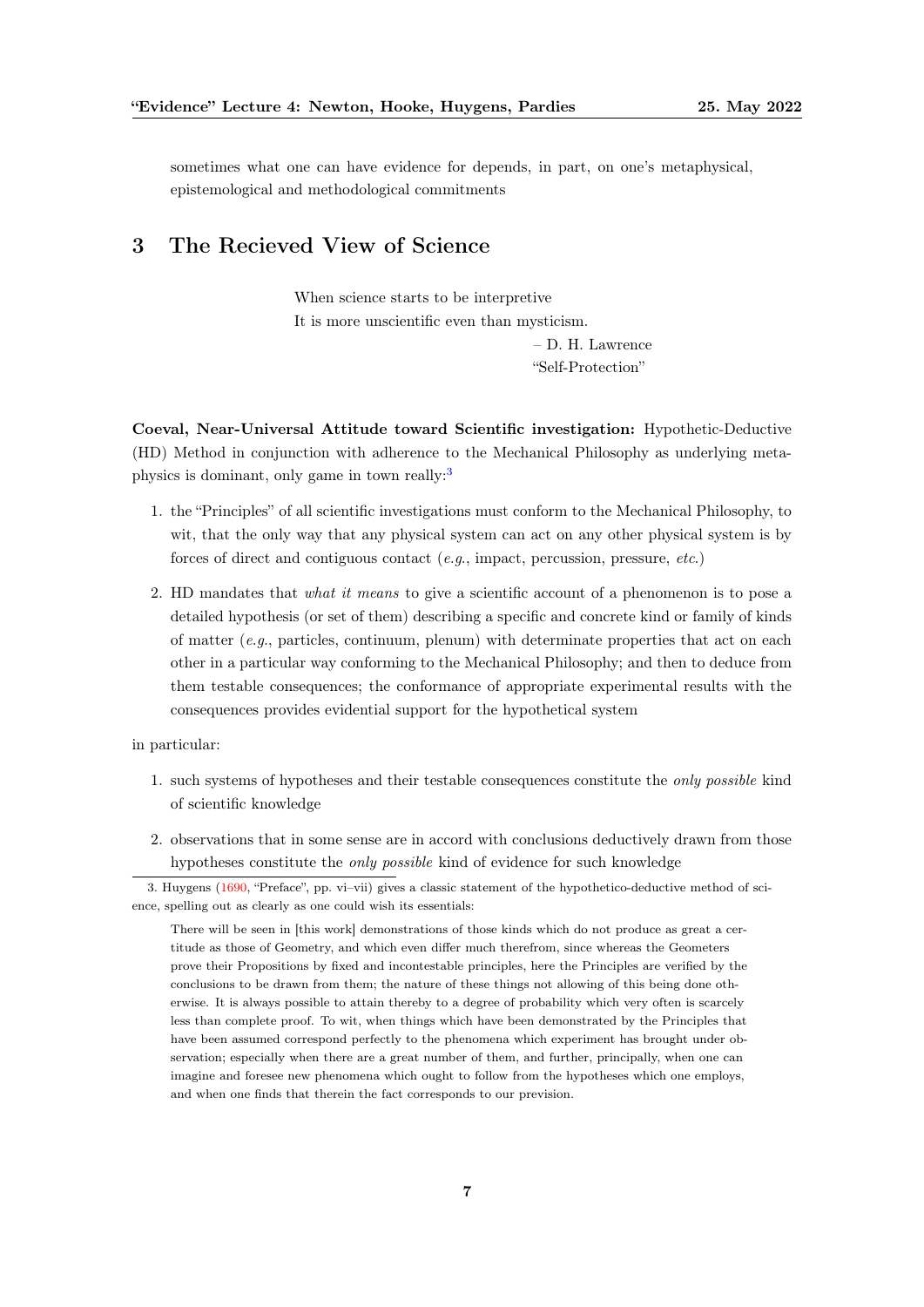## <span id="page-7-0"></span>4 Pardies, Hooke and Huygens

As astonishing as Newton's results (in the form of his Doctrine) were in themselves, and as difficult as they were for many of his contemporaries to digest and accept, in the end it was not the concrete results themselves, but rather the abstractness of the architectonic results of the Doctrine and his method of arriving at and of stating them that caused the most confusion.

#### <span id="page-7-1"></span>4.1 Pardies

1. In his second reply to Pardies, Newton [\(1672d,](#page-9-6) p. 106) makes his clearest statement describing the essence of this method, which suggests some clues as to why Newton's contemporaries may have greeted his doctrine with uncharacteristic confusion; in the process, he also makes a trenchant, penetrating criticism of HD:

. . . [T]he doctrine which I explained concerning refraction and colours, consists only in certain properties of light, without regarding any hypotheses, by which these properties might be explained. For the best and safest method of philosophizing seems to be, first to inquire diligently into the properties of things, and establishing those properties by experiments and then to proceed more slowly to hypotheses for the explanation of them. For hypotheses should be subservient only in explaining the properties of things, but not assumed in determining them; unless so far as they may furnish experiments. For if the possibility of hypotheses is to be the test of the truth and reality of things, I see not how certainty can be obtained in any science; since numerous hypotheses may be devised, which shall seem to overcome new difficulties.

- 2. The manner in which Newton deduced and stated his conclusions about the nature of light was completely independent of hypotheses in the sense that they did not depend on any particular hypothesis one may have had about the physical structure of light rays—whether one postulated that they were waves in some ætherial medium or that they were particles or whether one postulated nothing about their physical microstructure at all, Newton's propositions not only made sense but held true.
- 3. Newton derived his propositions about the behavior of light based solely on his experimental results, with no thought during that derivation of trying to explain the observed behavior by this or that hypothesis; that maneuver, if performed at all, would be only after the fundamentals of the behavior of light were captured by a series of propositions independent of any particular hypothesis about the microstructure of light.
- 4. To a scientist schooled in the method of science articulated by Huygens, such a feat was incomprehensible.
- 5. Speaking broadly, hypotheses were used in Seventeenth Century scientific investigation as the starting point from whence experimental phenomena were to be explicated, with the mechanical hypothesis regnant: a purely mechanistic explanation was the sine qua non of scientific endeavor, and no one gave thought but that the world must conform to his a priori hankerings.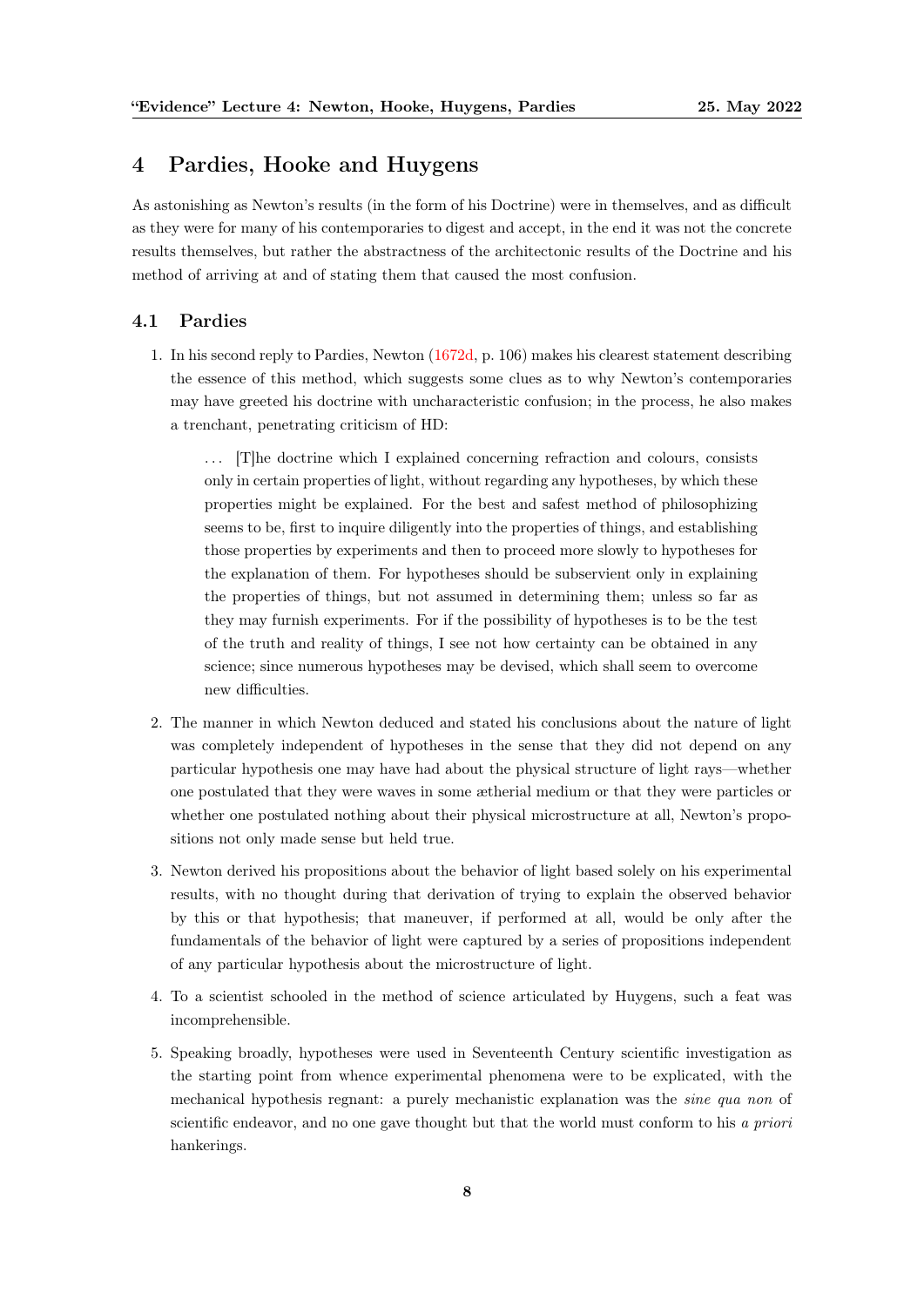- 6. Newton rejected outright any a priori demand that the world be any particular way before having actually investigated the phenomena, and this was the truly radical break both with his predecessors and with his contemporaries.
- 7. Induction from detailed and thorough experiments was to provide a rough sketch of the properties of systems, their behavior and interactions with other systems, and only then could one produce hypotheses, under the constraints of the experimental results with no preconceived prejudices, in an attempt to explain the phenomena.
- 8. None of these results, moreover, was to have the apodeictic certainty of mathematical demonstration, but they all were always (in principle, at least) open to revision in the future, if experimental evidence demanded it.
- 9. Such was the best hope Newton saw for understanding in natural philosophy: not to constrain one's investigation of the world with perhaps incorrect preconceptions of the world, but simply to examine the experimental evidence and search for the best explanation.

#### <span id="page-8-0"></span>4.2 Hooke

1. Hooke [\(1672,](#page-9-1) p. 111):

[W]hatever refracting medium does again reduce it to its primitive simple motion by destrroying the adventitious, does likewise restore it to its primitive whiteness and simplicity.

But Hooke has no criterion for "primitive" and "simple", so he cannot have evidence for this claim.

#### <span id="page-8-1"></span>4.3 Huygens

[\*\*\* coming soon \*\*\*]

## <span id="page-8-2"></span>5 Invitation to a Short Essay

I invite you to write me a short discussion (no more than 2 pages, *i.e.*, no more than 1000 words) on any issue discussed in this lecture or any of this week's readings, required or suggested. You can raise further questions, propose answers or interpretations, or whatever seems of most interest to you. If you get it to me by the start of next lecture (1. June), then I will return it to you with my comments the following week.

### <span id="page-8-3"></span>References

- <span id="page-8-5"></span>Cohen, I. Bernard, ed. 1958. Isaac Newton's Papers & Letters on Natural Philosophy. Cambridge, MA: Harvard University Press.
- <span id="page-8-4"></span>Curiel, Erik. 2017. "On Newton's Third Rule of Reasoning in Philosophy, 'the Universal Qualities of All Bodies Whatsoever', and the Taxonomy of Physical Systems." Unpublished manuscript.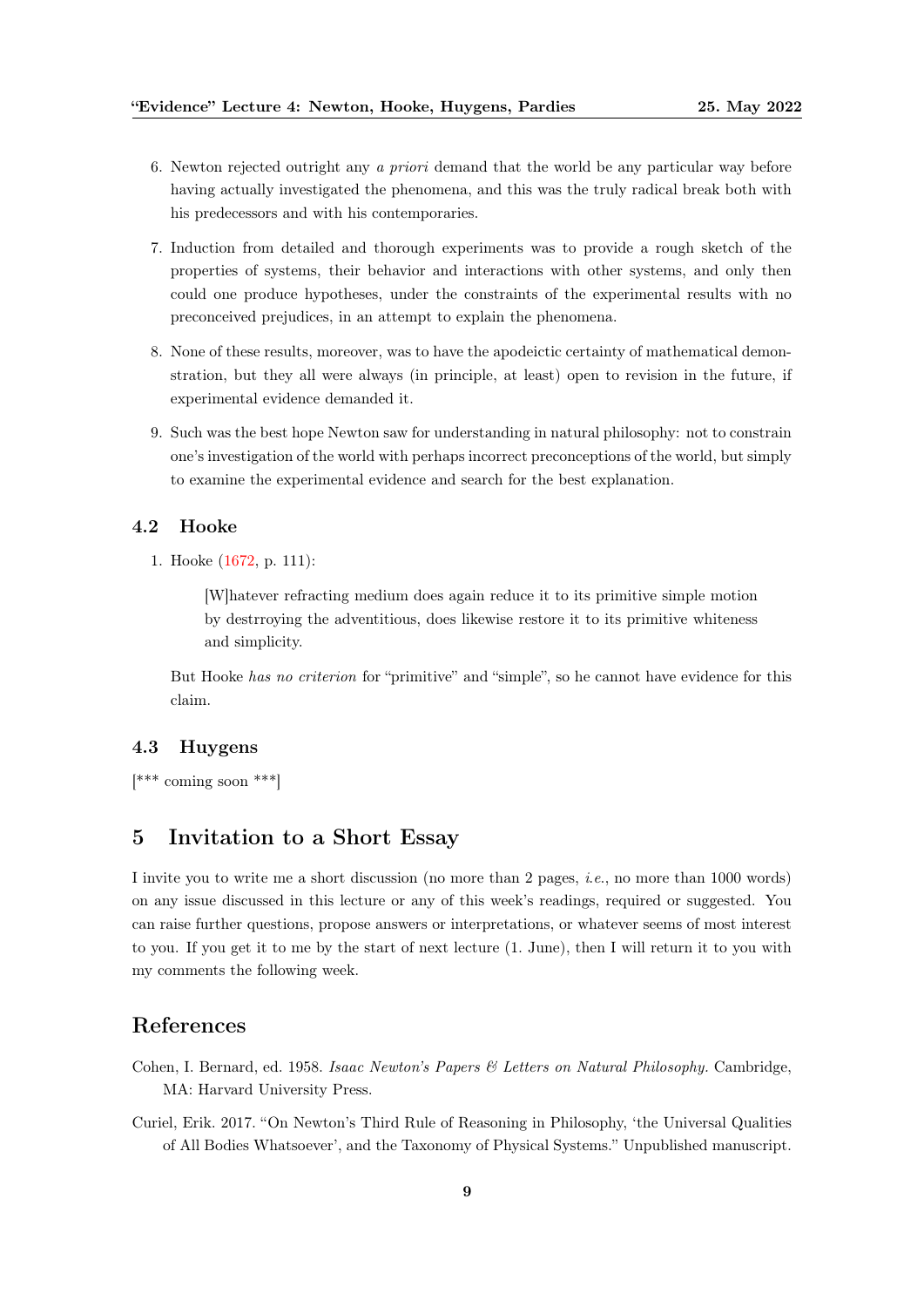- <span id="page-9-1"></span>Hooke, Robert. 1672. "Letter to Henry Oldenburg, Secretary of the Royal Society, Containing Hooke's Response to Newton's Investigations on Light." In Cohen [1958,](#page-8-5) 110–115.
- <span id="page-9-9"></span><span id="page-9-7"></span>Huygens, Christiaan. 1673a. "Letter to Henry Oldenburg, Secretary of the Royal Society, Containing Huygens' First Response to Newton's Investigations on Light." In Cohen [1958,](#page-8-5) 136.
	- . 1673b. "Letter to Henry Oldenburg, Secretary of the Royal Society, Containing Huygens' Second Response to Newton's Investigations on Light." In Cohen [1958,](#page-8-5) 148.
	- $\rightarrow$  1690. Treatise on Light. Trans. S. Thompson. The Dover 1962 unaltered republication of the 1912 Macmillan and Co. edition. New York City: Dover Publications, Inc.
- <span id="page-9-13"></span><span id="page-9-4"></span>Newton, Isaac. 1672a. "Letter of April 13, 1672, to Henry Oldenburg, Secretary of the Royal Society, Containing Newton's Response to Pardies' First Criticism of Newton's Doctrine of Light." In Cohen [1958,](#page-8-5) 90–92.
- <span id="page-9-0"></span>. 1672b. "Letter of February 6, 1671/72, to Henry Oldenburg, Secretary of the Royal Society, Outlining Newton's Researches on Light and Color." In Cohen [1958,](#page-8-5) 47–59.
- <span id="page-9-2"></span>. 1672c. "Letter to Henry Oldenburg, Secretary of the Royal Society, Containing Newton's Response to Hooke's Criticism of Newton's Doctrine of Light." In Cohen [1958,](#page-8-5) 116–135.
- <span id="page-9-6"></span>. 1672d. "Letter to Henry Oldenburg, Secretary of the Royal Society, Containing Newton's Response to Pardies' Second Criticism of Newton's Doctrine of Light." In Cohen [1958,](#page-8-5) 106– 109.
- <span id="page-9-8"></span>. 1673a. "Letter of April 3, 1673, to Henry Oldenburg, Secretary of the Royal Society, Containing Newton's Response to Huygens' First Criticism of Newton's Doctrine of Light." In Cohen [1958,](#page-8-5) 143–146.
- <span id="page-9-10"></span>. 1673b. "Letter to Henry Oldenburg, Secretary of the Royal Society, Containing Newton's Response to Huygens' Second Criticism of Newton's Doctrine of Light." In Cohen [1958,](#page-8-5) 137– 142.
- <span id="page-9-11"></span>. 1726a. Philosophiæ Naturalis Principia Mathematica. Third. Vol. ii. Berkeley, CA: University of California Press. The translation by A. Motte of the third edition (1726), originally produced in 1729, revised by F. Cajori and published in 1934. The first edition of the Principia was published in 1686, the second in 1713.
- <span id="page-9-12"></span>. 1726b. Philosophiæ Naturalis Principia Mathematica. Third. Vol. ii. The translation by A. Motte of the third edition (1726), originally produced in 1729, revised by F. Cajori and published in 1934. The first edition of the Principia was published in 1686, the second in 1713. Berkeley, CA: University of California Press.
- <span id="page-9-3"></span>Pardies, I. 1672a. "Letter of April 9, 1672, to Henry Oldenburg, Secretary of the Royal Society, Containing Pardies' First Response to Newton's Investigations on Light." In Cohen [1958,](#page-8-5) 86– 89.
- <span id="page-9-5"></span>. 1672b. "Letter of May 21, 1672, to Henry Oldenburg, Secretary of the Royal Society, Containing Pardies' Second Response to Newton's Investigations on Light." In Cohen [1958,](#page-8-5) 104–106.